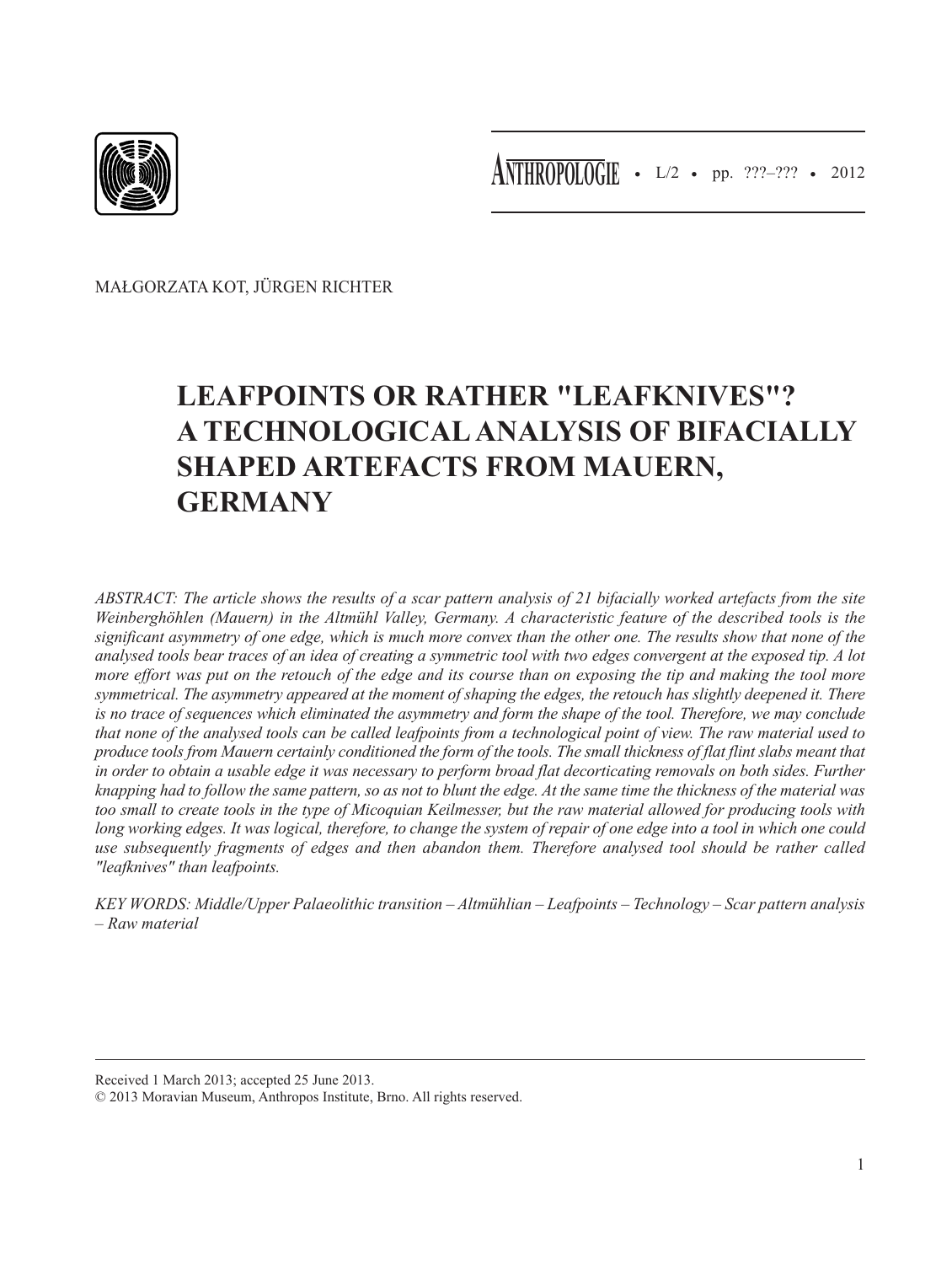# **INTRODUCTION**

Leafpoints are often considered the "index fossils" for the Middle/Upper Palaeolithic transition in Central Europe (Allsworth-Jones 1986, Bosinski 1967, Freund 1952, Mester 2008, 2010), but also for several Middle Palaeolithic (MP) industries such as Altmühlian (Bohmers 1939, 1951), Babonyian (Ringer 1983, 2000, Ringer, Kordos 1995), Bohunician (Oliva 1984, Valoch 1976, 1982, 2008), Jankovichian (Gábori-Csánk 1990, 1993) or Moustero-Levalloisian of the Balkans (Dzambazov 1967, 1971, Haesaerts, Sirakova 1979, Kozłowski 2003, Sirakova, Ivanova 1988). The mentioned industries were considered as the early phase of later "transitional cultures" such as Szeletian, Ranisian, Jerzmanowician (Bosinski 1967, Chmielewski 1961, Freund 1954, 1987, Hillebrand 1935, Hülle 1977, Kadič 1916, Luttropp, Bosinski 1967, Prošek 1953).

If one takes into consideration the Middle Palaeolithic industries with leafpoints, it becomes clear that in many cases the occurrence of leafpoints is the only common element in the inventory of mentioned entities. Thus, it is essential that the attribution of these artefacts is conducted according to a definition that presents a coherent tool concept. Till now, leafpoints have been classified according to typological definition of a bifacially shaped, symmetric tool in the shape of a leaf, which is at least three times wider than ticker (Ginter, Kozłowski 1975).

The paper presents technological analyses of bifacial tools from Mauern, which are the most representative inventory of Altmühlian industry (Allsworth-Jones 1986, Bolus 2004, Bosinski 1967, Hopkinson 2007). The term "Altmühlian group" was introduced by Bohmers (1939: 156), who treated it as early phase of the later, e.g. Szeletian leafpoints industries (Bohmers 1951). Such assumption has been widely accepted and since then, the Altmühlian leafpoints were treated as a characteristic and distinctive element of late Middle Palaeolithic in Germany (Allsworth-Jones 1986, Bolus 2004, Bosinski 1967, Hopkinson 2007), and have their continuation in later Szeletian industries.

The objective of the paper is to check if in case of the most representative MP leafpoints from Germany a unified tool concept is represented. Recent analyses by Richter (1997) and Uthmeier (2004) advocated the possibility that one is dealing here not with leafpoints, but a kind of a bifacial double scraper concept (*Dopperschaber*) with very specific diagonal symmetry (*Drehsymmetrie*). This paper shows the results of technological analyses conducted on a sample of bifacial

leafpoints from Mauern, which was aimed at checking those assumptions.

#### **THE WEINBERHÖHLEN SITE (MAUERN)**

The Weinberhöhlen site (Mauern) consists of several interconnected caves located on the western slope of the Weinberg hill in the Wellheimer Trockental valley, Germany, north of the modern Danube River valley.

Excavations on the site were carried out three times. The first systematic archaeological work began in 1937 with Schmidt and was later ran by Bohmers (1937–1939) (Bohmers 1939, 1951). Another study was undertaken by Zotz in 1947 and he led it until 1949 (Zotz 1955, 1959). Due to stratigraphy divergences obtained during the first two excavations, a re-exploration began in 1967 and was carried out by Müller-Beck and von Koenigswald (Koenigswald *et al.* 1974). The last excavations confirmed the general stratigraphical description made by Bohmers.

According to Bohmers, the artefacts were located in six out of 10 layers (*Figure 1*). In the F layer, Bohmers found 33 bifacially worked leafpoints. Apart from these, he also recovered two handaxes and 61 other tools, among them mainly: side scrapers (also with bifacial retouch), 15 cores and 210 non-retouched artefacts (Bohmers 1951). This inventory was described as Altmühlian by Bohmers. Bohmers correlated the subsequent weathering layers with the Vistulian Interstadials: the F layer was dated to Early Vistulian Interstadials (OIS 5c) (Bohmers 1939: 156).

Zotz, on the basis of his excavations, distinguished 10 layers (Zotz 1955). In two of them, F1 and F2, he found leafpoints. The F1 layer should be seen as an equivalent to the Altmühlian level (layer F) of Bohmers (*Figure 1*). Layer F2 can be correlated with layer G' by Bohmers, which he had called Mousterian. In total, Zotz's excavations yielded 18 leafpoints (of which six were from the F2 level and 12 from F1). Zotz believed in the evolutionary link between Acheulean, Central European leafpoint industries and Solutrean culture. Therefore, he defined the upper layers (F1 and F2) containing leafpoints as Presolutrean level II, and the industries found in the lower layers (G and H) as Presolutrean level I (Zotz 1955). Zotz (1955: 21) correlated the F1 layer with Würm 2 (Lower Pleniglacial), and the F2 layer with Würm 1–2 (Early Vistulian Interstadial).

Müller-Beck made the correlation of all three profiles (*Figure 1*). As a result, he agreed with the results obtained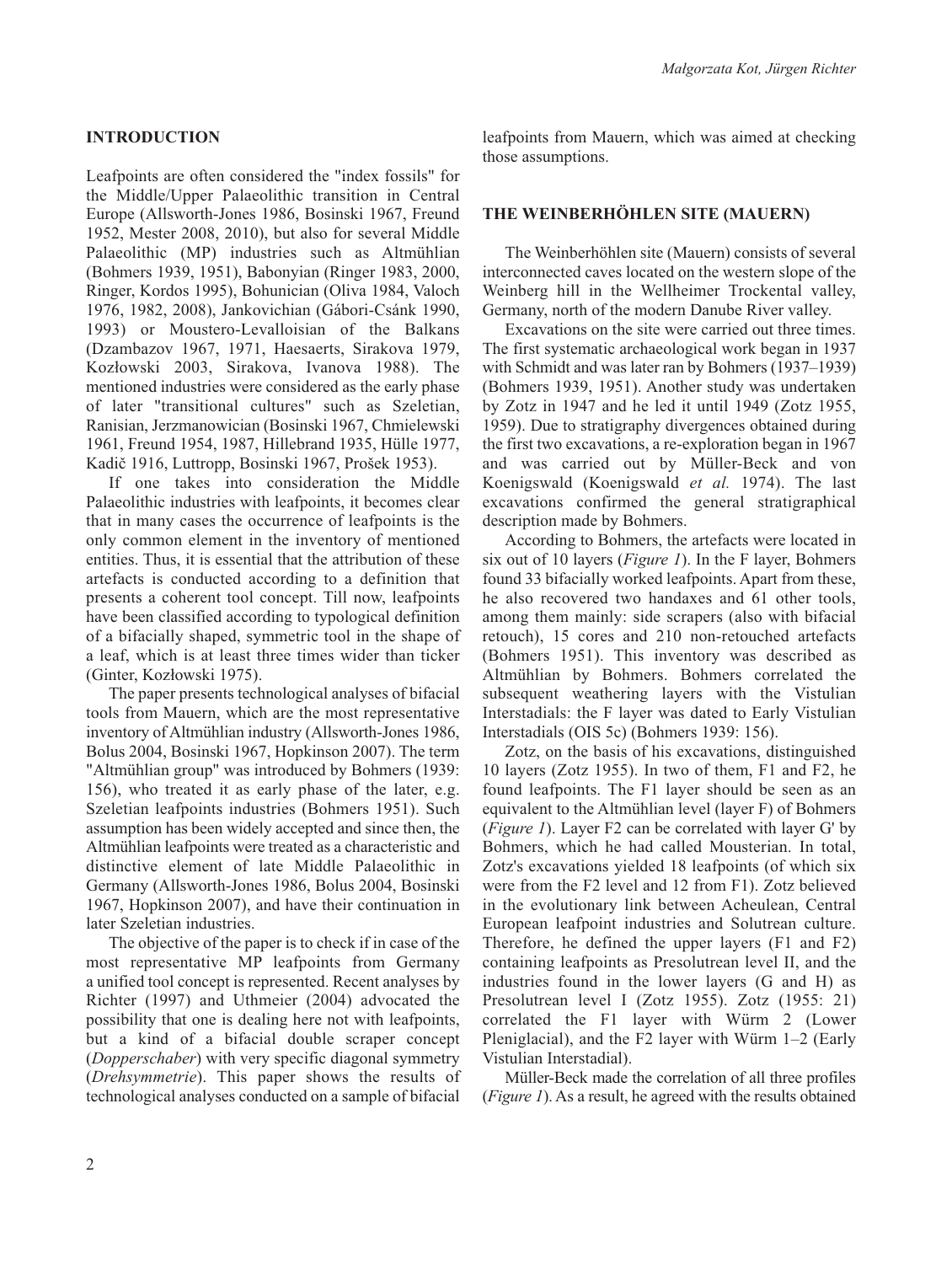

FIGURE 1. Collective profiles correlation from Bohmers, Zotz and von Koenigswald, Müller-Beck study.

by Bohmers (Koenigswald, Müller-Beck 1975, Koenigswald *et al.* 1974). A layer defined by Zotz as F2, and by Bohmers as G', which is characterised by the presence of sharp-edged limestone rubble and Middle Palaeolithic artefacts, was correlated by Müller-Beck with a temperate climate and dated to First Pleniglacial (OIS 4).

The Müller-Beck chronology has been criticised recently (Hopkinson 2007, Richter 1997, 2009, Uthmeier 2004), noting that in the region there are no sites with signs of settlement during the maximum of the First Pleniglacial (OIS 4). Owing to comparative analyses with Sesselfelsgrotte data, the Altmühlian levels were correlated with M.M.O-B3 dated to Oerel/Glinde (OIS 3) (Richter 1997). Uthmeier (2004: 274) suggested that layer G (by Bohmers), containing Micoquian artefacts, as well as G', should be dated to the early phase of OIS 3 by analogy to the layers of Sesselfelsgrotte (G-Complex) (Richter 1997). The layer F containing leafpoints (defined in the study of Zotz as F1), was described as a brown layer with weathered limestone rubble and should therefore also be dated to OIS 3. What is more, due to the comparative analyses of both inventories from Mauern and Sesselfelsgrotte, the

Altmühlian has since been identified with the Micoquian assemblage of M.M.O.–BB3 cultural horizon (Richter 1997, Uthmeier 2004). Thus, it does not appear as a distinct cultural unit of "transitional character", but as a part of the latest standard Middle Palaeolithic industries in southern Germany. The following paper aims at testing the statement from the perspective of tool concept.

# **MATERIAL AND METHODS**

#### **Material**

The technological analysis covered 21 artefacts from the Weinberghöhlen site, 13 of them come from Bohmers' collection and 7 from Zotz' collection. For the analyses, all the bifacial tools in a shape similar to a leafpoint which are currently stored in the Archaeological Museum in Munich were chosen. Of the analysed specimens, 20 are referred to as leafpoints or their fragments in the literature (Bohmers 1951, Zotz 1955, 1959). One form (1951\_663) was defined as a type of knife (Bohmers 1951: Taf. 41).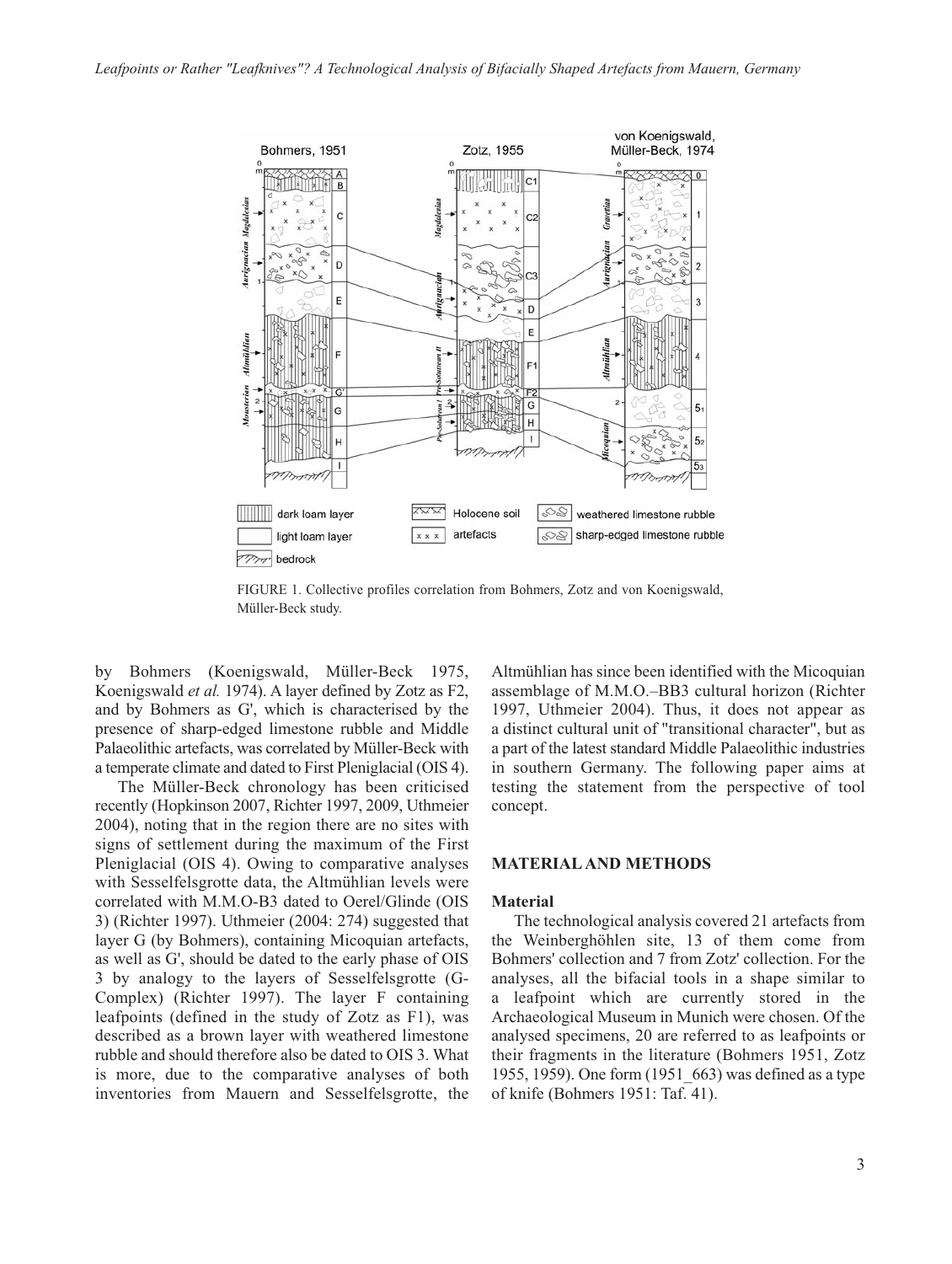The artefacts differ from one another in terms of morphology, mainly the size and shape. All the artefacts of Mauern are plano-convex and characterised by small thickness, which was caused by using very thin slabs (about 1 cm thick) of flint called Plattensilex (Bohmers 1951). The average thickness of Mauern tools is 0.93 cm.

# **Methods**

In the Mauern collection mainly bifacial tools got preserved. The lack of debitage products did not allow to use the refitting method. Due to such limitations, the so-called scar-pattern analysis (working steps analysis) was used. This method has been used for a short time only (Bourguignon 1992, Richter 2001, Uthmeier 2004), and so far it was applied with success in the analysis of Middle Palaeolithic bifacial tools (Boëda 1995a, 1995b, 2001, Graßkamp 2001, Jöris 2006, Migal, Urbanowski 2006, Soressi *et al.* 2003, Soressi, Hays 2003, Urbanowski 2004).

A direct result of each examination is the reconstruction of single tool manufacturing scheme. However, it is the further comparative examination that allows to understand bifacial tool formation process, and reconstruct a general tool concept, which can be called a "mental template" (Migal, Urbanowski 2006) or an "ideal type" as defined by Cziesla (1989).

The analysis started from establishing the chronology of removal scars visible on the tool and combining single flake scars into flaking sequences which would, as a whole, reflect a particular action in the tool reduction sequence. The focus of the examination is placed on reconstructing the underlying idea of the knapper, and not only the sole sequence of flaking actions. For this reason, the analysis of the flaking sequences parameter was used to understand the function of each of them. What is more, it was observed that the diversity of removals derived from different parts of the tool. In most cases, different parts of the tool were treated consequently differently during the following manufacturing stages. Such parts of the tool were distinguished as separate techno-functional units (Boëda 2001, Kot 2013, in press), e.g. a cutting edge, a distalposterior edge, a base, a back.

A crucial examination component was to establish the functions of all actions undertaken at consecutive manufacturing stages and correlate them with particular techno-functional units. Owing to this, it was possible to determine what the goal of forming certain part of the tool was, and consequently, following parameters significant to the knapper, which decided about the utility of a given form, or its abandonment.

Much as this outcome is informative in itself, it is the collective and comparative analysis of particular reduction sequence within a chosen sample that may bring the most interesting findings. It was based on dividing the manufacturing process into stages, and comparing artefacts among one another using particular tool formation stages with reference to then applied schemes. The approach adopted in this paper can be called a techno-functional approach (Boëda 1995a, 1995b, 2000, 2001, Boëda *et al.* 2013) because it was focused on understanding the technological function of certain flaking sequences.

# **RESULTS**

All the analysed tools are characterised by significant technological cohesion. However, they can be divided into three major groups. The groups presented below were distinguished due to scar pattern analysis and do not correspond to the divisions described by Bohmers (1951: 71). One single tool (1951\_663) does not fall into any of the groups and so it will be described separately.

#### **Group I**

The first group includes tools which are characterised by slight edge asymmetry (one edge is slightly more convex than the other one; *Figures 2, 3*). In two cases (1949\_780, 1951\_603), the asymmetry is more visible and the more convex edge even has a biangular profile.

In these tools one cannot see any difference in edge treatment due to removal types but subsequent removals were performed at a different angle in relation to each edge. One of the edges was formed with removal series perpendicular to the vertical axis. This led to the creation of a straight vertical edge. The other edge was formed by angular removal series in relation to the vertical axis, creating a convex edge (*Figure 2*). The difference in both edges treatment appears already at the stage of edge forming and is then continued at the stage of edge retouching. Both edges were formed in parallel at each production stage.

What appears to be also typical are the differences in the treatment of both surfaces. One face is flat and has no retouch, whereas the second is slightly convex and displays all the retouches.

Tool knapping proceeded in four stages (*Figure 2*):

**I. Surface formation.** Flat extensive removals were performed onto both tool faces. Their purpose was not only surface formation, but also nodule decortication. All of this was done on one and then on the second edge.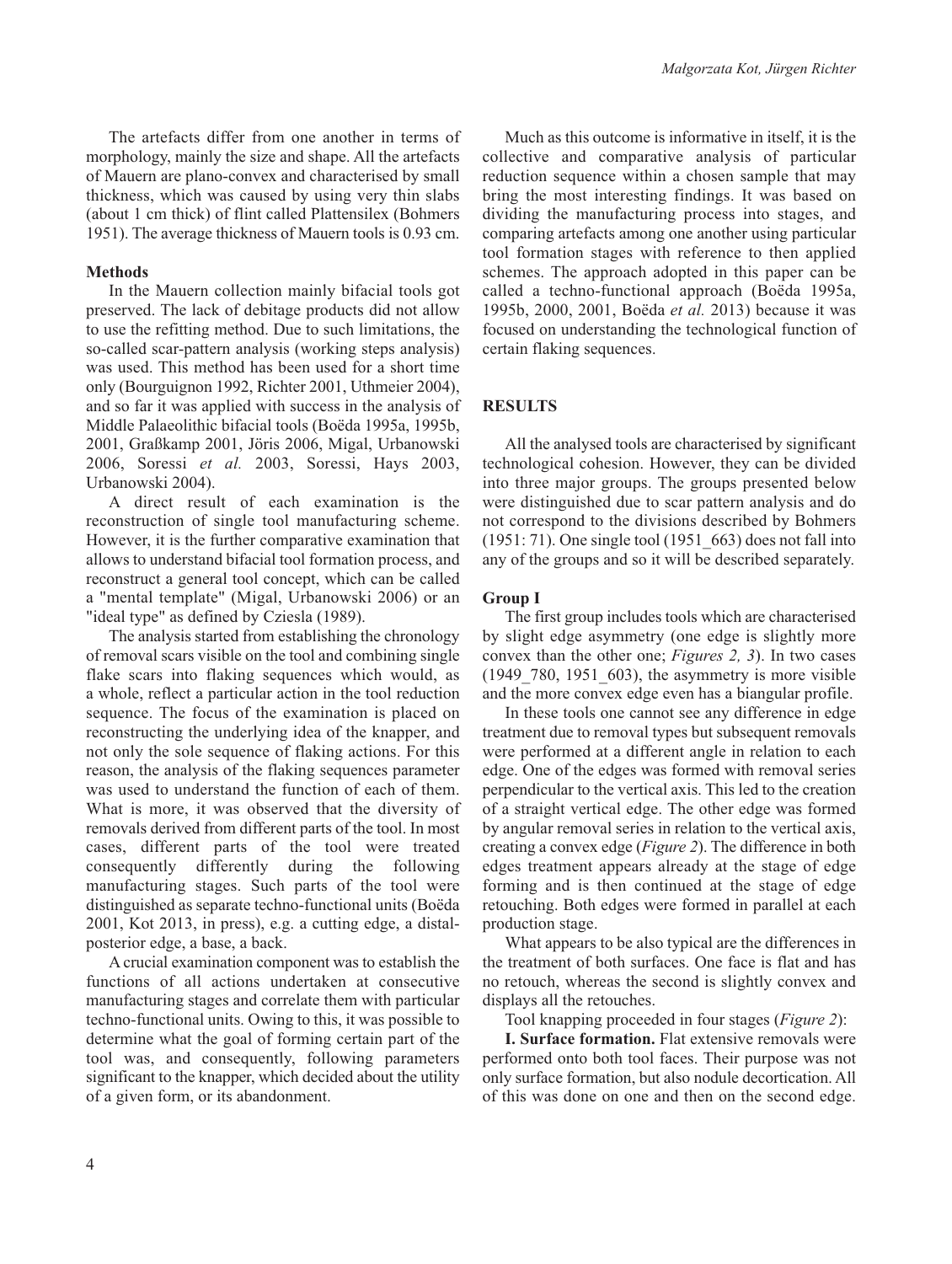The convex edge was treated as the second, whereas the first to be knapped was the more vertical one.

**II. Edge formation**. At this stage, differences in the treatment of both edges are clearly visible. As already mentioned, one of the edges is formed with a series of perpendicular removals, which reinforces the formation of a vertical edge. The second edge is formed with angular removals which make it more convex (*Figures 2, 3*).

**III. Edge retouches.** The edges were retouched in a bottom-top edge scheme. A flat removal series applied onto the lower face preceded a marginal retouch series. The marginal retouch is semi-flat. After the marginal retouch, a series of small removals to correct edge profile were applied if necessary on the lower face.

**IV. Notches.** At the end of the manufacturing process, notches were formed. Some of them, made with a single semi-abrupt removals, could be treated as postdepositional damages; nonetheless, their identical location on a number of tools can indicate their intentional nature. The tools have at least three notches, of which one is located at its base/tip (*Figure 4*), the other two on the edges. The notches might have occurred either during use, or they might be traces of hafting. The second option is implied by their location.

The artefacts 1949\_780 and 1949\_791 had gypsum fillings at the edges which made it difficult to analyse



FIGURE 2. Removal directions and manufacturing scheme on group I tool. Phase I, surface formation; phases II, edge formation; phase III, edge retouches. The scheme shows different treatment of both edges already at edge formation stage (phase II).



FIGURE 3. Group I tools shape classification with marked edge asymmetry in vertical axis.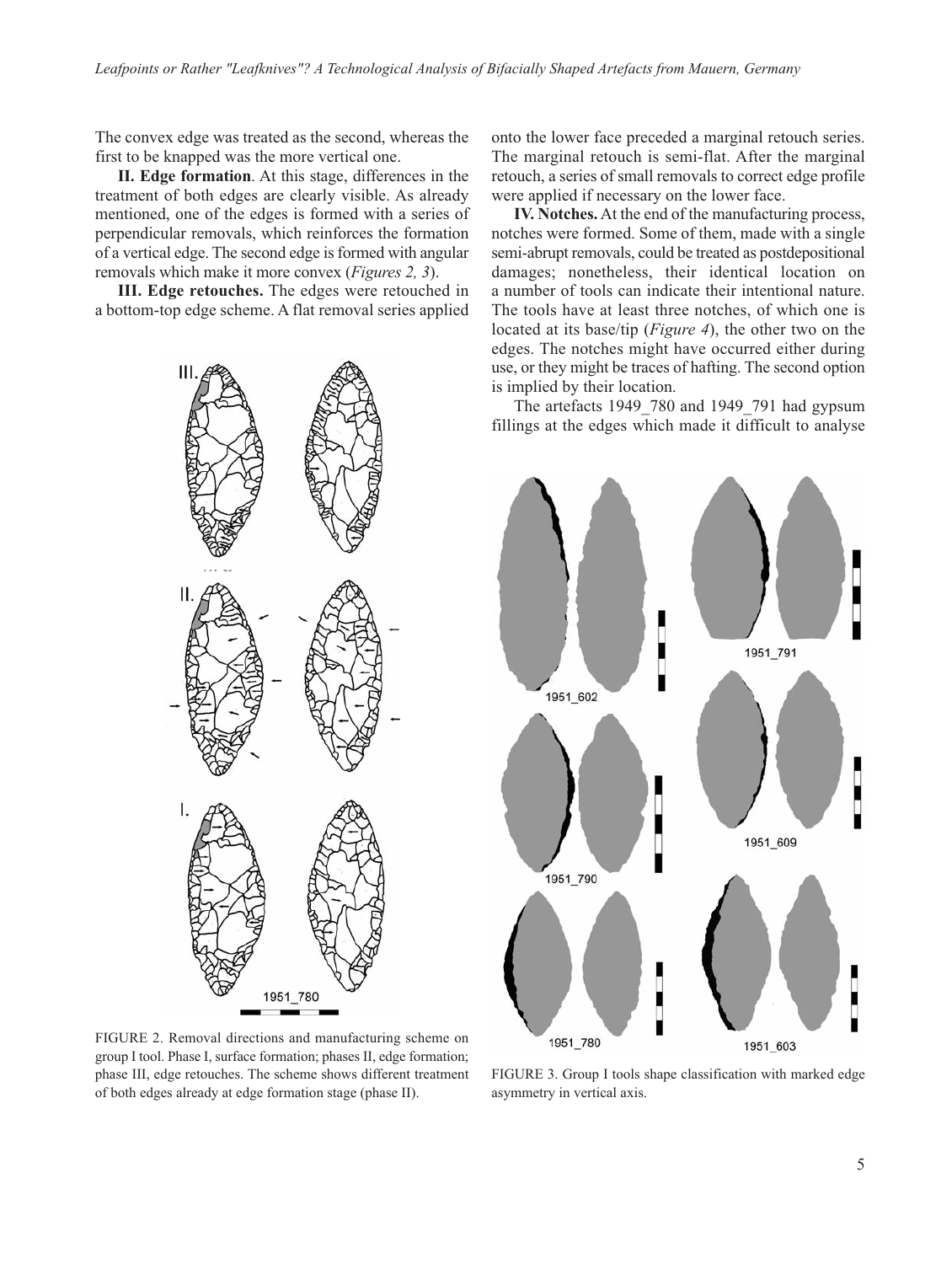them properly. Due to the courtesy of the Archaeological Museum in Munich, it was possible to remove the fillings. As revealed in the analysis, the fillings existed in the notches whose location corresponds well with the remaining notch system in the artefacts included in group I.

In case of the 1949 780 tool, one can be sure that though one of the percussions (which created a notch) is postdepositional, but earlier notch-creating percussions were derived during the manufacturing process. Thus, it can be assumed that in this case, part of the edge underwent postdepositional truncation at the existing notch. In case of the 1949\_791 artefact, nothing indicates that the maintenance of the filled notch had a postdepositional nature.

The tools show no signs of intensive repairs, which may be due to the fact that the next retouch series would only cause total edges blunting. Small slabs thickness prevented any attempts to renew the edges angle by means of removals onto the lower face.

The tools display traits of care for their shape. The angular sequences at the very tips resulted in the creation of convex edges converging at the tip. However, greater strain was put on edge profile, even though tool symmetry could have been achieved at a very small expense. For example, in the 1949\_780 or 1951\_603 tools, additional retouch series could have led to a better tip exposure and its return to the vertical axis (*Figure 3*).

The tools of group I exhibit asymmetry in vertical axis, as well as a lack of care for the tip. At the same time, the tools were knapped very precisely. More attention was devoted to edge profiles than to their symmetry. Both edges were treated in a parallel manner. No traces of preference for any edge in particular are visible (except for a different removals angle, which creates bigger convexity on one of the edges; it is difficult, though, to find an explanation for such edge treatment). In addition, however, the tools are largely symmetrical along the horizontal axis – the tip was treated analogously to the base.

The construction of group I artefacts suggests that these tools were used in hafts. As a matter of fact, all their edges are sharp and the tools not only do not have the back, but also, in most cases, a base, which could have served as a handle. Therefore, the tools were most probably shaped with the idea of hafting. Hence, the notches and truncations, as it was already mentioned by



FIGURE 4. Positions of notches in group I tools and the profile line of both edges.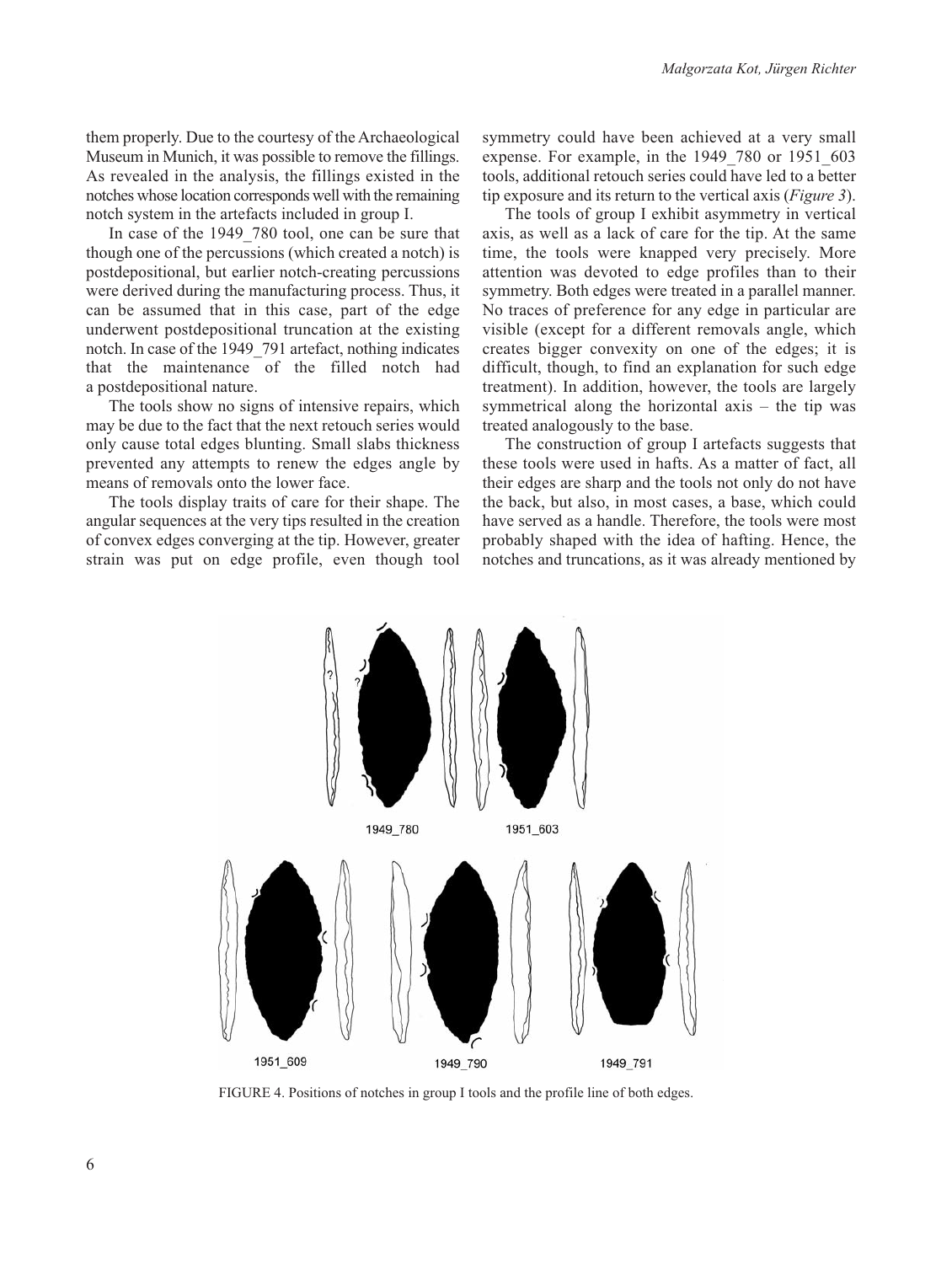Bohmers (1951: 71) may probably be traces of tool hafting, or movements of the implement in the haft. The arrangement of notches suggests that first one of the tips could have been used, and then the tool was rotated and the second tip was at work. This might be indicated by equal treatment of both tool ends, as well as both edges on their entire length.

# **Group II**

The second group of artefacts is characterised by significant edge asymmetry, of which one is much more convex than the other (*Figure 5*). In this respect, the artefacts resemble the tools from group I, but what distinguishes them is above all the production technology, which might have led to the marked difference in the arrangement of both edges.

From the perspective of retouches, both edges are treated equally and have a similar, straight profile (*Figure 5*). One can notice significant care for a straight edge profile throughout its entire length, from the tip to the base. The tip, due to edge asymmetry, is not in the tool axis, and it is well exposed. The artefacts reflect a tendency for lack of a marginal retouch at the very tip, perhaps due to the care for edge profile. If so, it would indicate greater attention devoted to the edge profile than to the tip itself. As a result, the tip is slightly exposed but not retouched.

Additionally, the 1949 786 and 1951 612 tools have a characteristic big notch on one of the edges, located near the base (*Figure 5*). The notch is formed with several semi-abrupt or abrupt removals and has traces of usewear. The process of notch knapping removes the base off the tool axis and exposes it at the same time. The 1949\_788 tool has multiple postdepositional fractures and it was glued together as well as completed with gypsum in the course of restoration. By courtesy of the Archaeological Museum in Munich it was possible to remove the gypsum and observe the entire artefact. Hence, the very base of the tool is missing, which makes it impossible to see whether the tool had a notch at the base or not.

All artefacts classified into group II have a very similar knapping scheme. This scheme can be described as "consequent edge scheme of knapping", where the tool, after initial manufacturing, was knapped on one of the edges from the moment of shaping until marginal retouch. Only then the second edge was formed, from surface formation to edge retouch. In case of flake tools, knapping was limited to edge formation and retouch. The most consequent edge scheme was applied in the 1949 786 tool, where the convex edge knapping begins with extensive removals forming the surface on the lower face, right after forming, shaping and correcting removals or maybe even after a marginal retouch of the opposite edge (*Figure 6*).

The tools are also characterised by different treatment of both tool surfaces, one of which is flat, and the other one is convex and retouched. Each knapping stage follows a bottom-top scheme, where flattening removals are derived on the lower face, whereas the upper face is formed with semi-flat removals and retouches. It is worth noting that these tools could have been made more symmetrical by performing a series of removals onto the lower face, but the removals would have made the edge profile more S-shaped, which, as it seems, was avoided. This may indicate that for the described tools, the retouch and straight edge profile were more important than the tool symmetry in itself.



FIGURE 5. Comparison of group II tool shapes with marked edge asymmetries along the vertical axis, and with notches on the edges.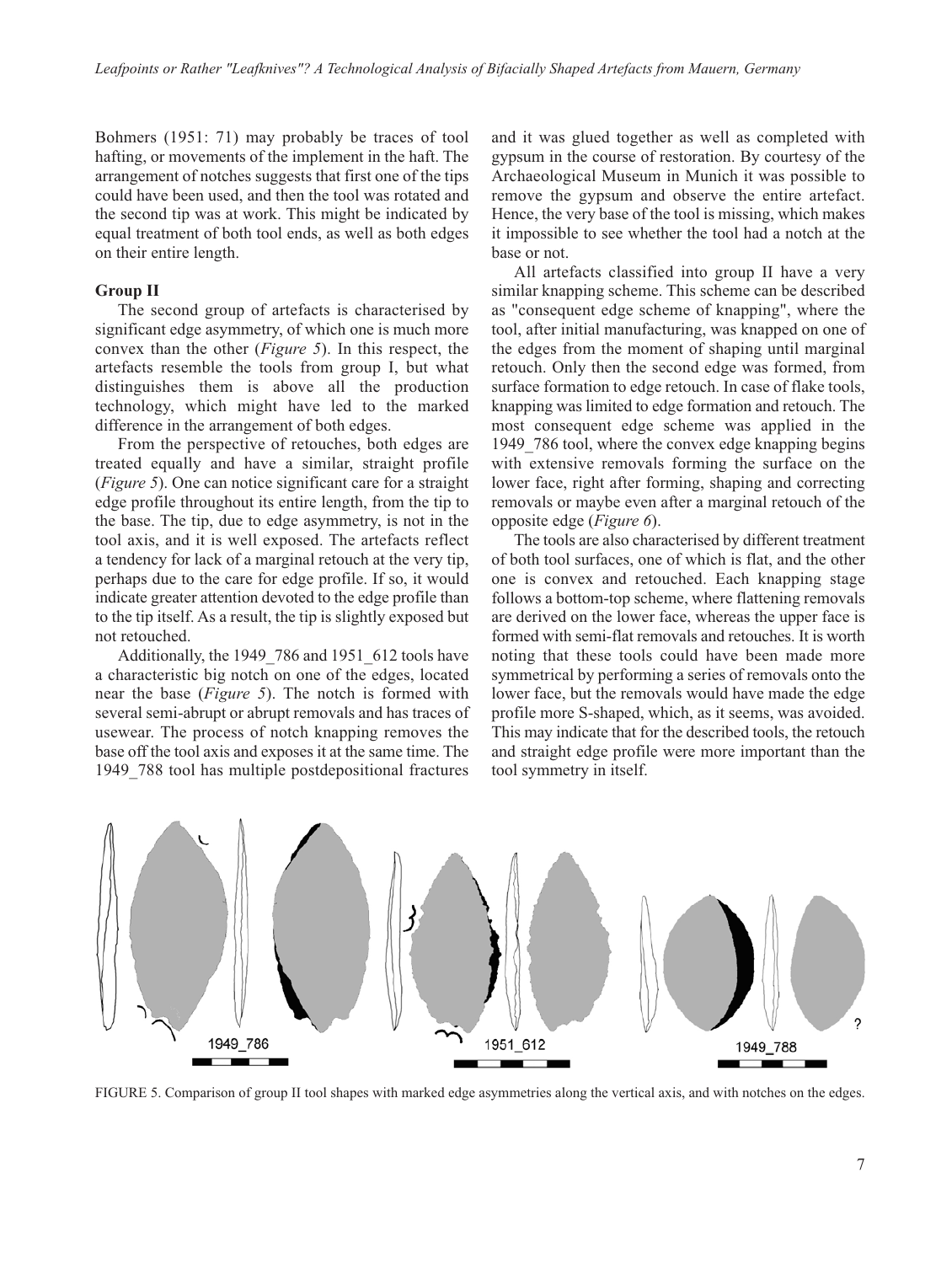

FIGURE 6. Consequent edge scheme of knapping of the 1949\_786 tool. Phase I, surface formation; phases II and III, edge formation from extensive removals to probably marginal retouch series; phase IV, repair; phase V, notch formation. Original drawing after Zotz (1955: Fig. 46).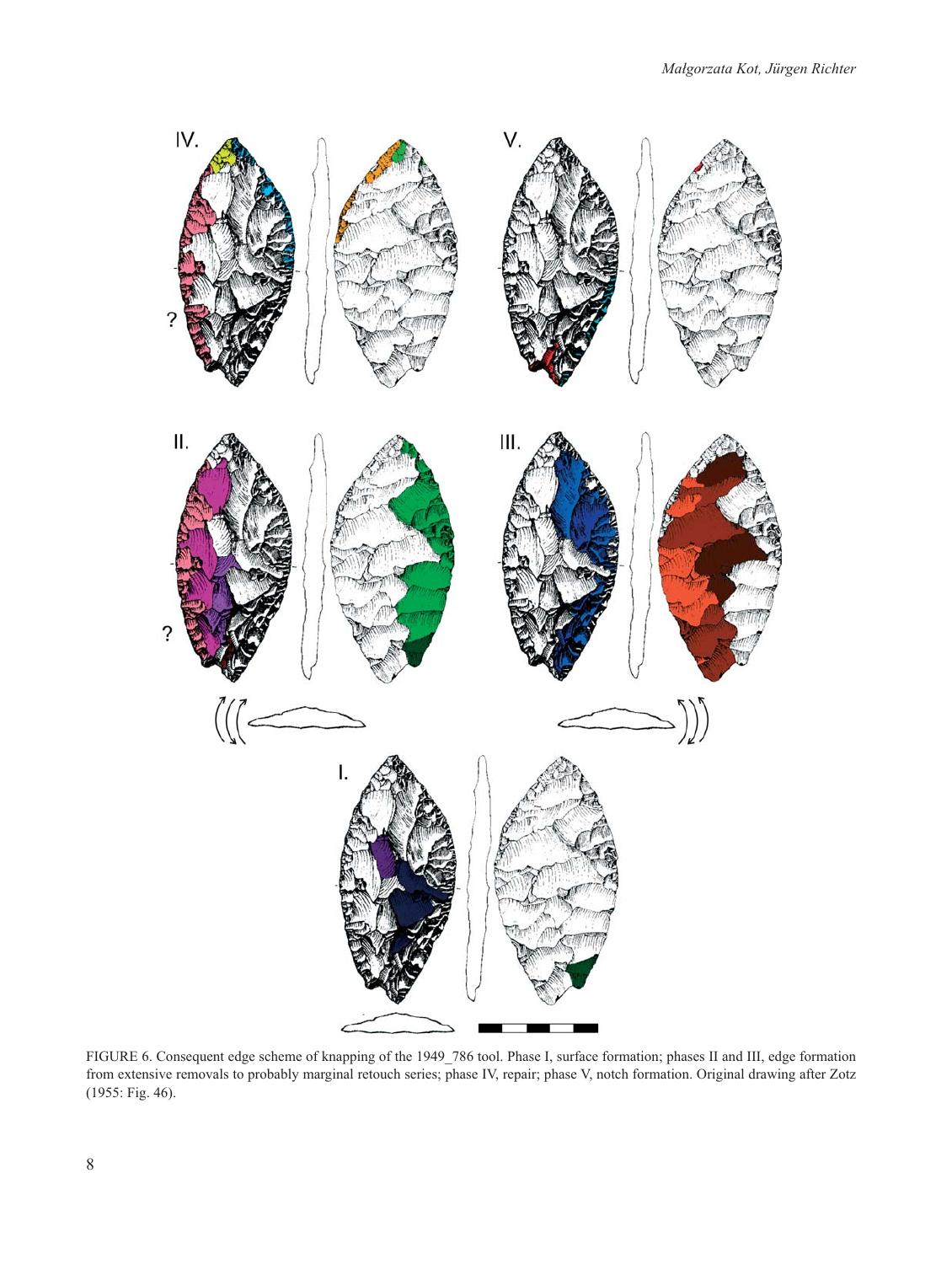From the point of view of reduction sequence it appears to be an important fact that the steep notches at the base were made during the manufacturing process. In the 1951\_612 tool the notch appeared before knapping the other edge. The retouch focused on the near-the-base part of the edge, opposite to the notch. In case of the 1949\_786 tool, first a notch near the base had been created, and then the edge opposite to the notch was retouched. An analogous retouching scheme in relation to the created notch as well as identical notch location and morphology suggests that these tools represent a similar way of tool using and, probably, hafting. The following figure shows a hypothetical reconstruction of how these tools were hafted (*Figure 7*).

Parallel to that, it ought to be underlined that on the 1949\_786 tool, two zones appear on each edge, different in terms of usewear (Uthmeier 2004: Figure 5.26). In contrast to the part of the same edge located closer to the tip which has traces of intensive usewear, visible even without magnification, the parts located directly near the notch do not have traces of usewear (*Figure 7a*). On the



FIGURE 7. Artefact 1949\_786. (a) usewear placement on the edges. Red marks edge fragment with intensive usewear, yellow– less intensive usewear, blue–edge without usewear; (b) hypothetical hafting of group II tools according to visible notches and usewear placement. The scheme depicts two usage phases with one tool edge being used first and the other one next. Original drawing after Zotz (1955: Fig. 4.6).

other edge the usewear is very clearly visible on the part of the edge located near the notch. The part closer to the tip has a less intensive usewear. Such a distribution of usewear may suggest not only hafting of the tool, but also the fact that the edges could have been used interchangeably (*Drehsymmetrie*; Richter 1997). Perhaps, therefore, after retouching one of the edges, the first notch was created at one of the tips. Then, after edge blunting, the manufacturing and retouching of the second edge was done by removing the previous notch and creating a new one on the opposite end (*Figure 7b*). Hence, one can assume that the state in which the described artefacts can be seen today is only the final stage of the entire tool using and reshaping scheme.

There is no direct data pointing to the presence, of a notch placed at the second tip at earlier knapping stages. In case of the 1951\_612 and 1949\_788 tools (*Figure 5*), its existence is impossible due to very little flake thickness in its apical part. However, even with the second notch absent, it is a fact that in case of the 1949\_786 tool (*Figure 7*), first the apical part of the first edge was subjected to intensive use. Then, the second edge was formed and retouched, and the part near the base was used. The tool in this respect is, therefore, its own mirror reflection in the diagonal axis (*Figures 6, 7a*), which can be explained only by changing the tool's orientation and changing the base into the tip (Richter 1997: 204, Uthmeier 2004: 135).

If the described tools are to be regarded as forms with only one edge used at a time, then the question arises as to the described tools' ergonomics, and mainly the 1949 786 tool. What was, then, the purpose of such precise convex edge line formation and tip exposure, if at that time only half of one edge and tip were used?

Comparing the amount of effort put into the formation of both tools (1951\_612 and 1949\_786**)** to the final effect (the length of the cutting edge), one can have doubts as to the validity of the presented tool hafting reconstruction. On the other hand, the diagonal location of the notch, with no technical obstacles for forming a transversal notch which would enable vertical tool hafting, allows for the hypothesis that the artefacts were hafted diagonally.

What is characteristic of the described artefacts is:

- edge manufacturing scheme, focused on obtaining a long, convex edge;
- mirror placement of edge sharpening retouch and usewear in diagonal axis (*Figure 7a*).

The observed edges asymmetry is probably related to their scheme of knapping and their non-parallel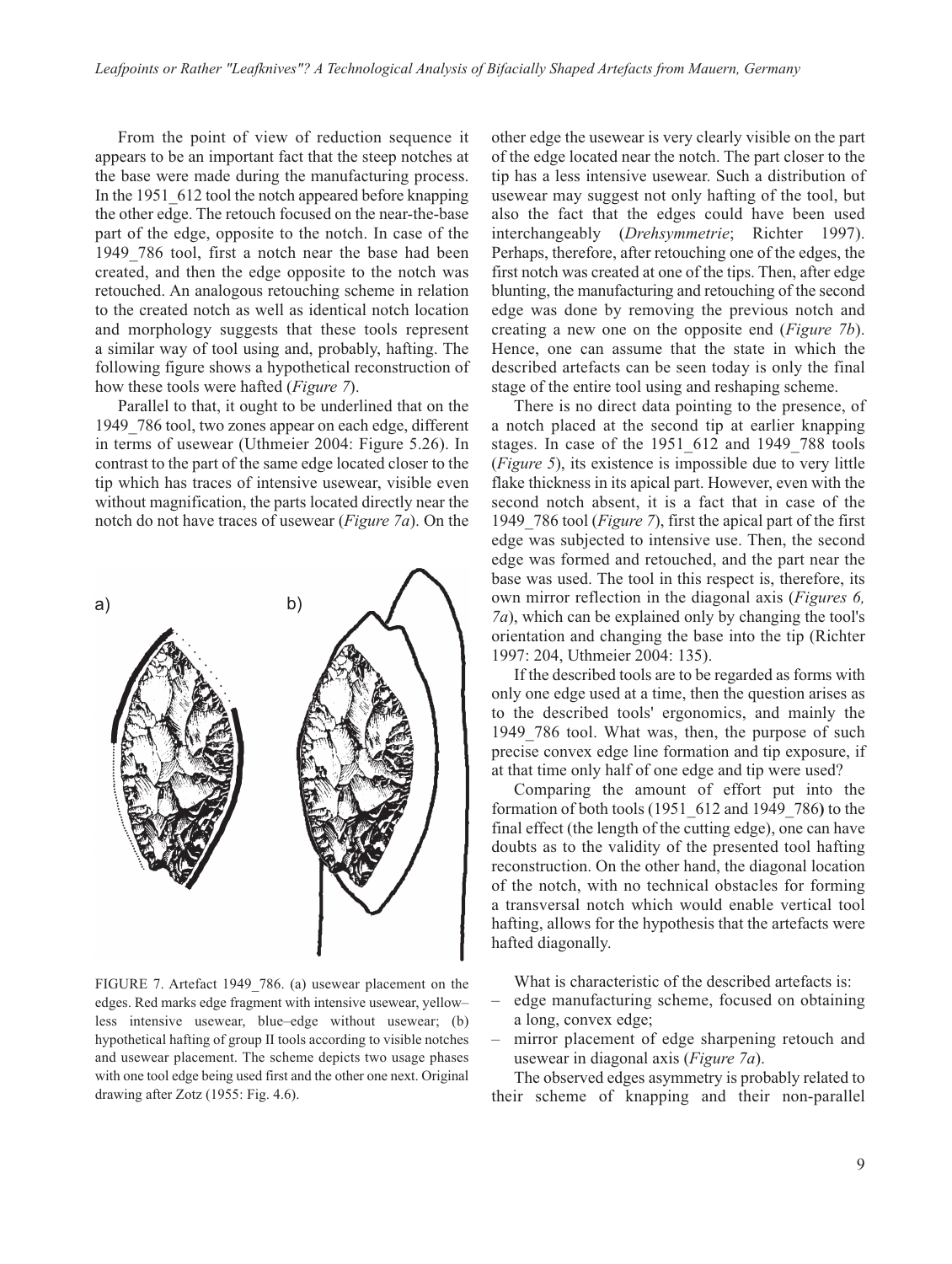manufacturing process. This means that one of the edges was formed from the beginning until the end, and only then the second. Such a manufacturing process indicates that the edges and their profiles were more important than their symmetry, which might have even not been taken into account. The edges, then, do not have shaping sequences. Every consecutive sequence follows the edge shape formed by the previous sequence, only slightly affecting the overall edge shape. In case of these tools, getting a straight edge profile appears to be a major feature in relation to the rest of tool. Also, the system of notches, with a large notch at the base, indicates that at this point, for the purpose of producing or resharpening one of the edges, it was possible to partly remove the opposite edge or blunt it by producing a series of notches (1951\_612).

# **Group III**

The largest group consists of broken tools which were retouched and rejuvenated after breaking. These tools have two edges processed in parallel and treated with identical types of removals, one of the edges is usually more convex, but this is not a rule.

The tools, like other bifacially worked artefacts from Mauern, are plano-convex, which is the result of different tool surfaces treatment. At the same time, edges were formed simultaneously during the tool manufacturing process, but also after the breakage when retouch was provided analogously on both edges.

All artefacts included in this group have transversal fracture scars at the base (*Figure 8*). Most tools were broken in about half of their length. Each of the described artefacts was retouched after fracture. It is interesting that in most cases, the fracture appeared after the edge formation stage and before the edge retouch stage. In this case, both edges were retouched only after the transversal fracture. Only the 1951\_604, 1949 777 and 1951 618 tools have retouching sequences made on one of the edges before breaking (or the analysis did not allow to establish with full certainty that retouching was performed after fracture). In all three cases, the second edge is retouched after



FIGURE 8. Group III tools shape comparison and edge profile scheme. The scheme also shows notches placement.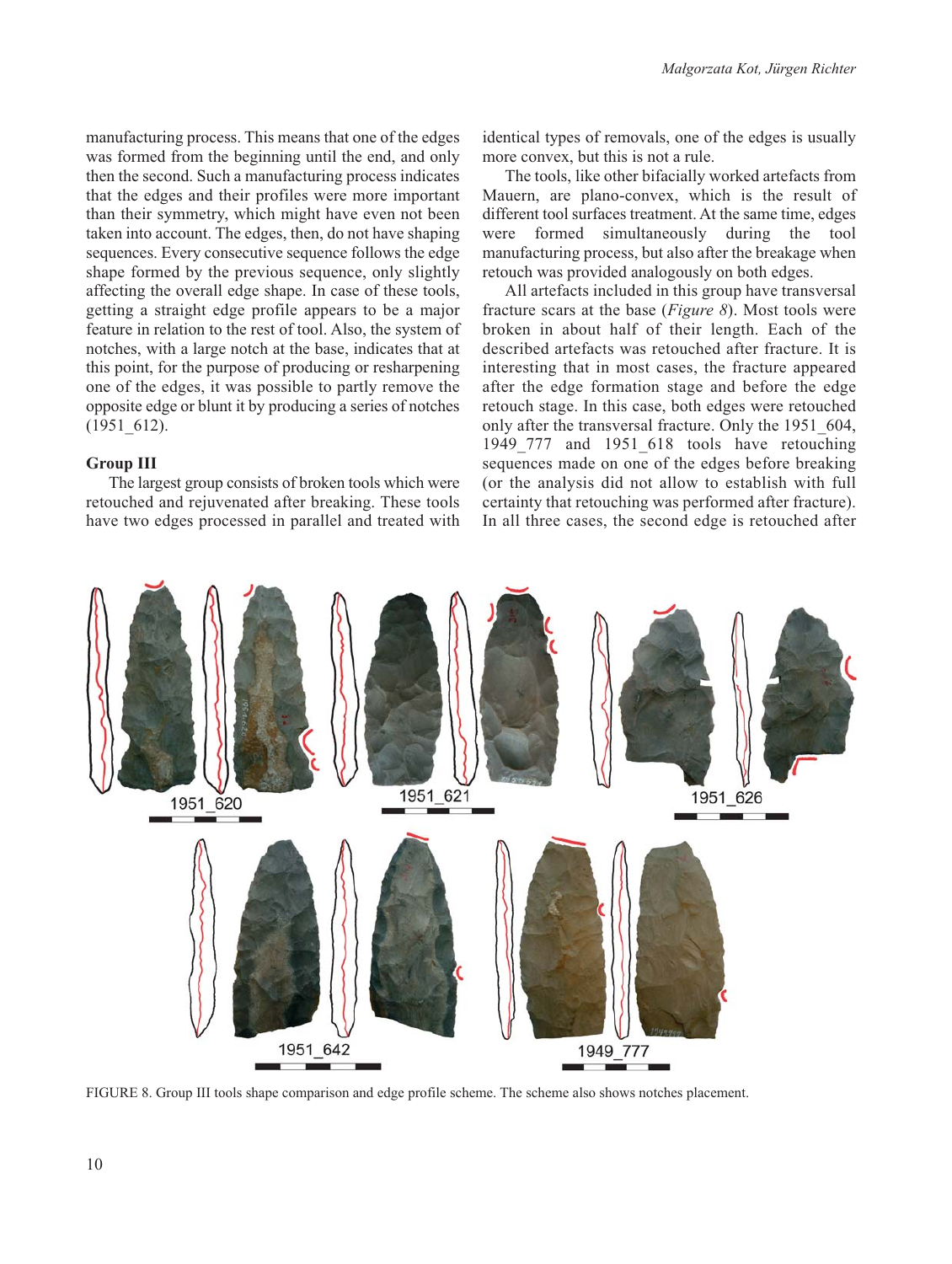fracture, whereas there are no traces of post-fracture repair applied on the first edge.

From the perspective of the manufacturing process, the tools were formed analogously to group I tools.

**I. Surface formation**. By performing flat, broad removals on both surfaces.

**II. Edge formation**. At this stage, edge shape and profile correcting removals are derived. The removals are less extensive than during surface formation, but they go far onto the tool's surface. Their aim is also to thin the thickest blank parts. Removals are not performed along the entire edge length, but only where this is necessary.

**III. Transversal fracture.** An impact point is visible on three fracture scars. In the following four cases one can recognise that the tool was broken by a percussion introduced in the middle of either the lower or the upper face. In three cases, the scar is not clearly visible or its observation was not detailed enough to unambiguously determine the fracture's nature. If the fracture scars required correction, its surface was additionally retouched (1951\_620, 1951\_604), or the angle between the fracture scar and the edge was removed with a series of steep removals (1951\_618, 1949\_787, 1951\_620).

**IV. Edge retouch and potential repairs**. Edge retouch was derived according to the bottom-top scheme, where a flat removal series on the lower face was done first, and then a convex surface was formed with semiflat removals retouching the upper face. If necessary, a further series of minor edge profile correcting removals was derived along the lower face. The tools are, then, retouched on both edges to the upper face. Two of the described tools (1951\_620 and 1951\_626) have an irregular edge profile caused by applying a denticulated marginal retouch. This may indicate that the edges were repaired, and this caused their blunting. Additionally, the 1951\_626 tool was retouched on both surfaces. The remaining tools show neither repair signs nor edge resharpening removals.

**V. Notches**. Eight of the described tools have notches along their edges (*Figure 8*). They differ among themselves in both their size and their creation intensity: from those with a single truncation on the edge up to those formed with multiple, steep removals (1951\_620). In most cases, the notch shows signs of wear, which can be the trace of usewear, or getting worn in the hafting process. In three cases, semi-steep or steep removals were derived on the tip, resulting in its removing and blunting, or even more, creating a notch on the tip (1951\_620 1951\_621, 1951\_642). The described notches may be related to the notches at the base observed in group II tools, and therefore could have been used for tool hafting the tool. This conclusion, however, is not a definite one.

One should take into account the fact that the described artefacts' shape was acquired by these forms after the base fracture. In addition to that, the artefacts are characterised by lack of retouching on the very tip, which moves it off the axis.

All of the presented features, that is: the transversal fracture, impact point visible on some fracture scars, no retouching or only partial retouching before breakage, parallel retouching of both edges after breakage or the retouch of an edge non-retouched earlier, indicate that these tools had been intentionally broken after the edge formation stage. Subsequent production stages and edge retouches, ran analogously to those in, e.g. group I tools. It therefore cannot be said that the described tools were reshaped after fracture and that their original concept was different from the ultimate effect.

Even if group III tools were not broken intentionally, which seems to have been successfully proved above, they bear witness to the re-usage of failed preforms of other unfinished bifacial tools. The post-fracture care for both edges, with parallel lack of concern for the tip, or even its obliteration with steep removals, testify to the fact that these artefacts should be seen as double working edge tools (probably not at the same time, but interchangeably).

#### **Other tools**

An interesting tool is 1951\_663 (*Figure 9*). This is a completely bifacially knapped tool with one edge straight and the other convex. The tool is equally knapped both at the tip and the base, both tip are unexposed. In case of the described tool, the upper or the lower face cannot be considered since the tool, when convex at the tip, it is flat at the base and vice versa on the other face. Perhaps such a form is due to the original shape of blank used for tools production. However, this shape was used to create a tool whose base is the mirror image of its tip after the tool's rotation by 180° (*Figure 9*). Its production was therefore performed in such a way that when rotated, the tool was still functional.

#### **DISCUSSION**

Bifacially worked tools from Mauern are called leafpoints in a literature of subject (Allsworth-Jones 1986, 1990, Bohmers 1951, Bolus 2004, Bosinski 1967, Hopkinson 2007, Koenigswald *et al.* 1974, Zotz 1955). The majority of the analysed material fits the general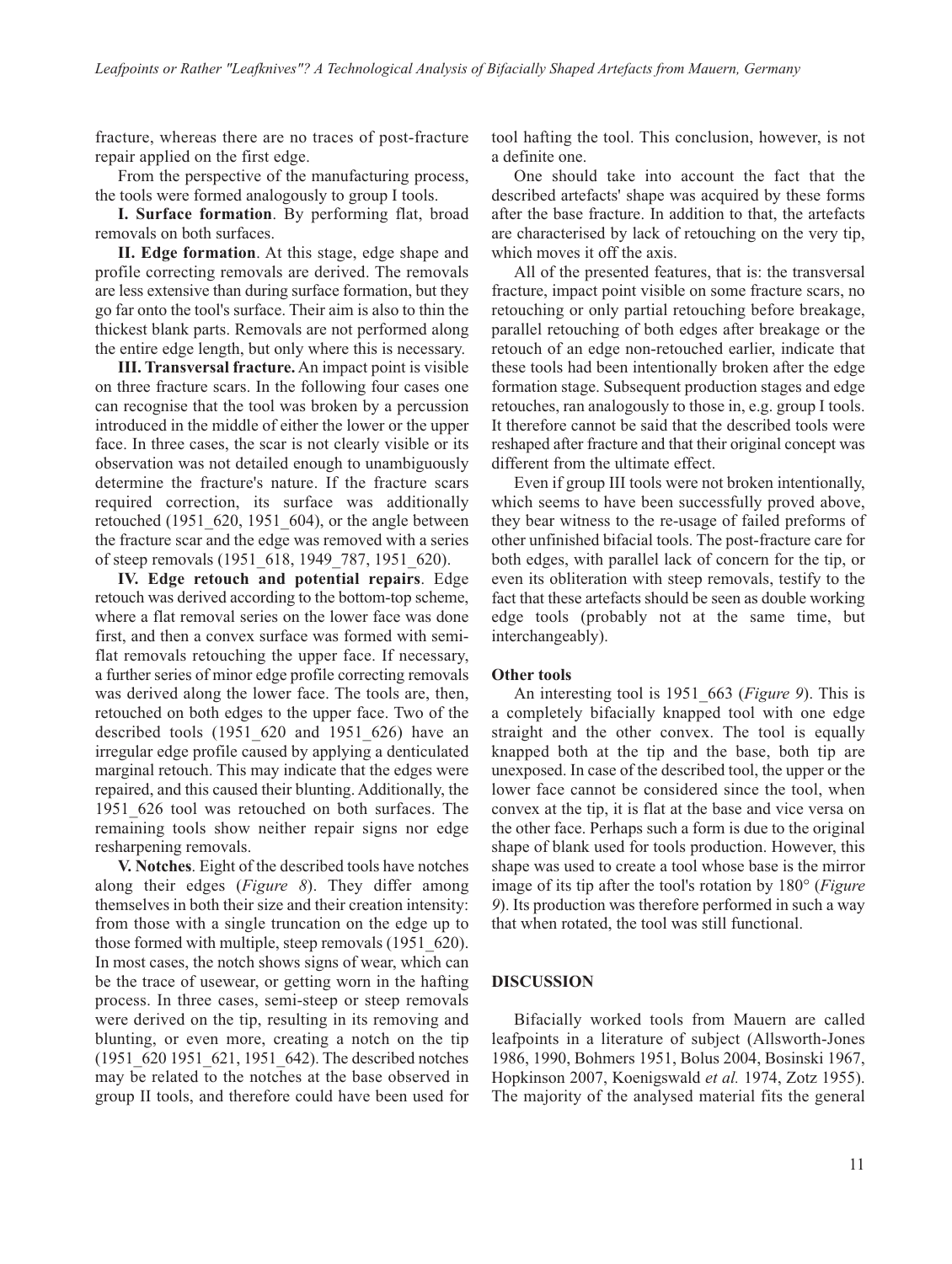

FIGURE 9. Edges arrangement scheme of 1951\_663 tool. The tool being symmetrical after its reorientation achieved through rotating it in its vertical and horizontal axes. Original drawing after Bohmers (1951: Taf. 41.1).

typological definition of a leafpoint. However, the technological analysis revealed that in case of Mauern, from the perspective of the manufacturer's plan, the greatest emphasis was put on creating straight in profile, long, sharp edges. The analysed tools from Mauern exhibit therefore a different mental tool template than leafpoints. The whole manufacturing process of these tools differed because of its different aims. Bifacial tools from Mauern, contrary to leafpoints, did not indicate that symmetry was meticulously planned (Kot 2013, in press). Moreover, some of the artefacts became symmetrical only as a result of later repairs. The tools are characterised by the primacy for their sharpness over the shape can be seen.

The tools are plano-convex in cross section, which is caused by different treatment of both tool surfaces, one of which is flat, and the other one is convex and retouched. The scheme was applied in a bottom-topbottom-top manner by introducing flat removals onto the lower face and semi-flat onto the upper face. All of this was done on first, and then on the second edge. Such a bottom-top-bottom-top edge scheme is substantially different from the plano-convex/plano-convex one described by Boëda (1995a, 1995b) where one edge is formed semi-abruptly on one face and flat on the other, and only then the second edge is knapped analogically but alternately, which contributes to the tool's biconvex cross-section. In such cases, the abrupt removals were aimed at preparing an appropriate angle for further flat removals on the opposite face. In case of Mauern, first the flat removals were derived on the lower face, and only after the semi-flat ones on the upper face. On the other hand, the scheme was also substantially different from WGK described by Bosinski (1967) because one edge was created first, and only then the second one was knapped. The WGK scheme is aimed at creating all the tools surfaces and edges (the back, the cutting edge, the base etc.) simultaneously, whereas in Mauern one is dealing with a tool concept focused on creating only the cutting edge.

The raw material (Plattensilex) used to produce tools from Mauern certainly conditioned the tools' form and knapping scheme in itself. The thickness of material was too small to create tools according to the scheme of knife used in typical Keilmesser forms, e.g. Klausennische, Königsaue A (Burdukiewicz 2000, Jöris 2006, Kot in press, Mania, Toepfer 1973, Obermaier 1927, Obermaier, Wernert 1914, 1929). A knife is a tool whose main aim is to maintain the cutting edge; thus, it is an essential, and supposedly also functional artefact part (Kot 2013, in press). The Keilmessers are constructed in a way which enables multiple resharpening of single edge without its blunting. The main goal of the repair process is to resharpen/rejuvenate the edge without losing its straight profile. The other edges, particularly the distal posterior edge, are created due to the need of adjusting the angle of the cutting edge during subsequent resharpening stages.

In case of tools from Mauern, the raw material did not allow for producing tools with a thickness big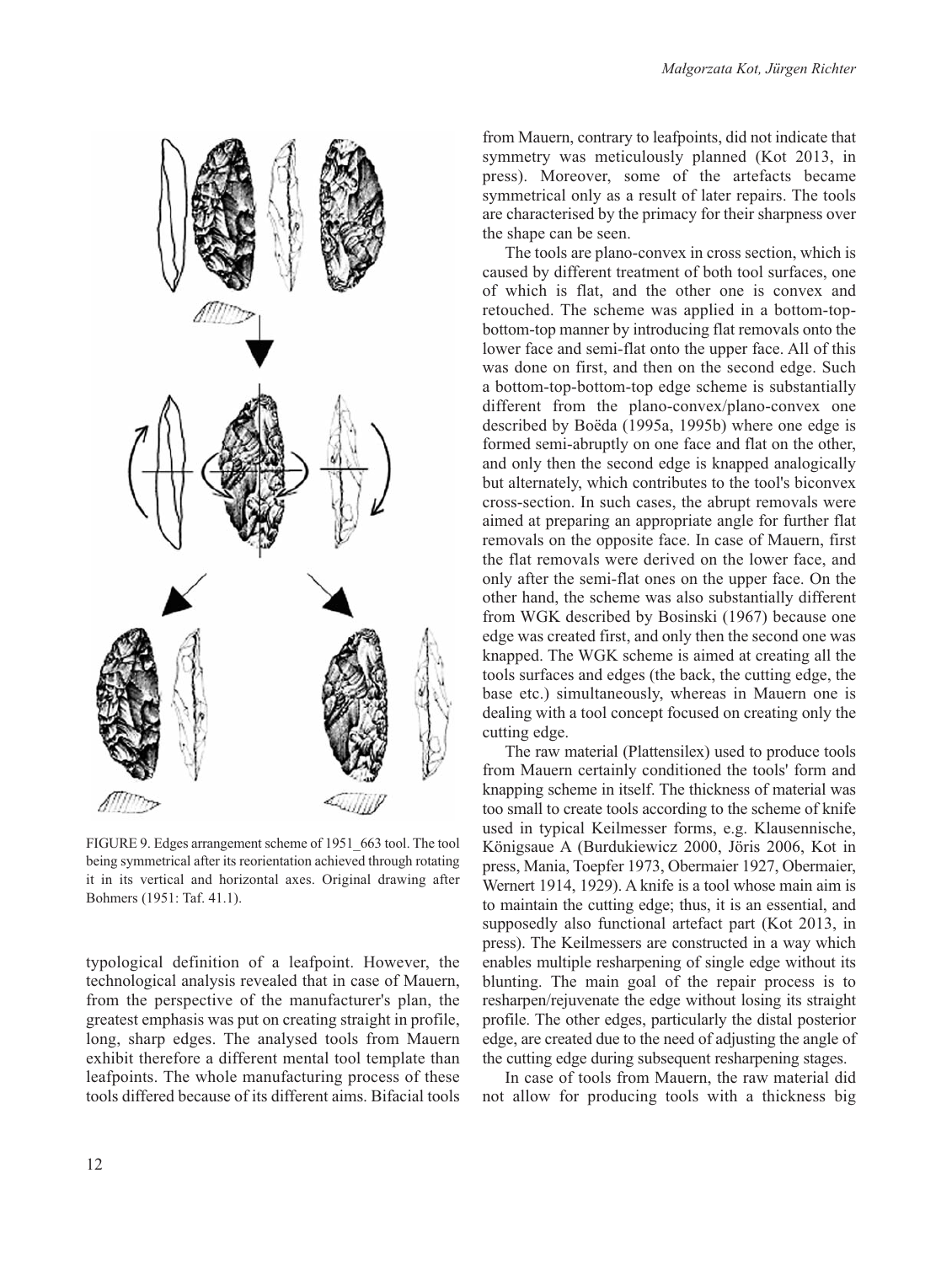enough for subsequent rejuvenation of one edge. Nevertheless, the thin slabs enabled the production of long working edges. It was logical, therefore, to change the manufacturing scheme of subsequent repairs of one edge into creating a tool, in which it would be possible to use interchangeably consecutive edge fragments. Then after one part of the edge was exhausted, the other part could be used. At the same time, notches would enable tool hafting with the use of a subsequent tool part. The described bottom-tom-bottom-top edge scheme of knapping can also be treated as a consequence of adjusting the manufacturing process to the small thickness of flint slabs.

#### **CONCLUSIONS**

All the described Mauern items have several common features. On one hand both edges were formed with identical removal series, analogously to each other; both edges were also retouched. On the other hand most tools show certain edges asymmetry, one of which is more convex than the other. They do not bear traces of formation or any special treatment aimed at preserving tool symmetry. Sequences which would enhance the edge asymmetry and form the tool shape are notably absent.

The manufacturing process was divided into three main stages: surface formation, edge formation and retouch. Between those main steps breakages could appear (group III). Both edges were not necessarily knapped simultaneously (group II), but one edge could have been prepared by applying sequences of removal of all three stages, and only then the second edge could have been done. Such formation of the edges symmetrical in the diagonal axis of the edge, the placement of the use-wear and the system on notches suggests the reorientation of tools during the rejuvenation stage.

The described features give us grounds to conclude that we are dealing rather with leaf-shaped knives or "leafknives" instead of leafpoints. Such a concept is more similar to the Micoquian Keilmesser than to a leafpoint, which can strengthen the conclusions by Richter (1997) and Uthmeier (2004) that Altmühlian has no particular cultural significance. Bifacial tools from Mauern shall be therefore seen more as an adjustment to the specificity of raw material than as a significant feature of a separate cultural entity.

# **REFERENCES**

- ALLSWORTH-JONES P., 1986: *The Szeletian and the transition from Middle to Upper Palaeolithic in central Europe.* Clarendon Press, Oxford.
- ALLSWORTH-JONES P., 1990: The Szeletian and the stratigraphie succession in Central Europe and adjacent areas: Main trends, recent results, and problems for resolution. In: P. Mellars (Ed.): *The Emergence of modern humans: An archaeological perspective.* Pp. 160–242. Edinburgh University Press, Edinburgh.
- BOËDA E., 1995a: Caractéristiques techniques des chaînes opératoires lithiques des niveaux micoquiens de Külna (Tchécoslovaquie). Les industries à pointes foliacées d'Europe centrale, Actes du Colloque de Miskolc, 10–15 septembre 1991. *Paléo, supplément* 1: 57.
- BOËDA E., 1995b: Steinartefakt-Produktionssequenzen im Micoquien der Kulna-Höhle. *Quartär* 45–46: 75–98.
- BOËDA E., 2000: *Les techniques des hommes de la préhistoire pour interroger le présent.* Cours d'Éric Boëda, septième école d'été de l'ARCO, Bonas, 10–21 juillet 2000.
- BOËDA E., 2001: Détermination des unités techno-fonctionnelles de pièces bifaciales provenant de la couche acheuléenne C'3 base du site de Barbas I. Les industries à outils bifaciaux du Paléolithique moyen d'Europe occidentale. Actes de la tableronde internationale organisée à Caen (Basse-Normandie – France) – 14 et 15 octobre 1999, Liège. *ERAUL* 98: 51–75.
- BOËDA E., HOU Y. M., FORESTIER H., SAREL J., WANG H. M., 2013: Levallois and non-Levallois blade production at Shuidonggou in Ningxia, North China. *Quaternary International* 295: 191–203.
- BOHMERS A., 1939: Die Ausgrabungen in den Höhlen von Mauern. *Germanien* 4: 151–156.
- BOHMERS A., 1951: Die Höhlen von Mauern. *Palaeohistoria* 1: 1–107.
- BOLUS M., 2004: Settlement analysis of sites of the Blattspitzen complex in central Europe. In: N. J. Conard (Ed.): *Settlement dynamics of the Middle Paleolithic and Middle Stone Age II.* Pp. 201–226. Kerns Verlag, Tübingen.
- BOSINSKI G., 1967: *Die mittelpaläolithischen Funde im westlichen Mitteleuropa.* Böhlau–Verlag, Cologne–Graz.
- BOURGUIGNON L., 1992: Analyse du processus opératoire des coups de tranchet latéraux dans l' industrie moustérienne de l' abri du Musée (Les Eyzies-de-Tayac, Dordogne). *Paléo* 4: 69–89.
- BURDUKIEWICZ J. M., 2000: The backed biface assemblages of East Central Europe. In: A. Ronen, M. Weinstein-Evron (Eds.): *Toward modern humans: the Yabrudian and Micoquian, 400–50 k-years ago: Proceedings of a congress held at the University of Haifa, November 3–9, 1996. BAR IS 850.* Pp. 159–169. Archaeopress, Oxford.
- CHMIELEWSKI W., 1961: *Civilisation de Jerzmanowice.* Zakład Narodowy im. Ossolińskich, Wrocław, Warszawa, Kraków.
- CZIESLA E., 1989: *Siedlungsdynamik auf steinzeitlichen Fundplätzen methodische Aspekte zur Analyse latenter Strukturen. Studies in modern archaeology.* Holos, Bonn.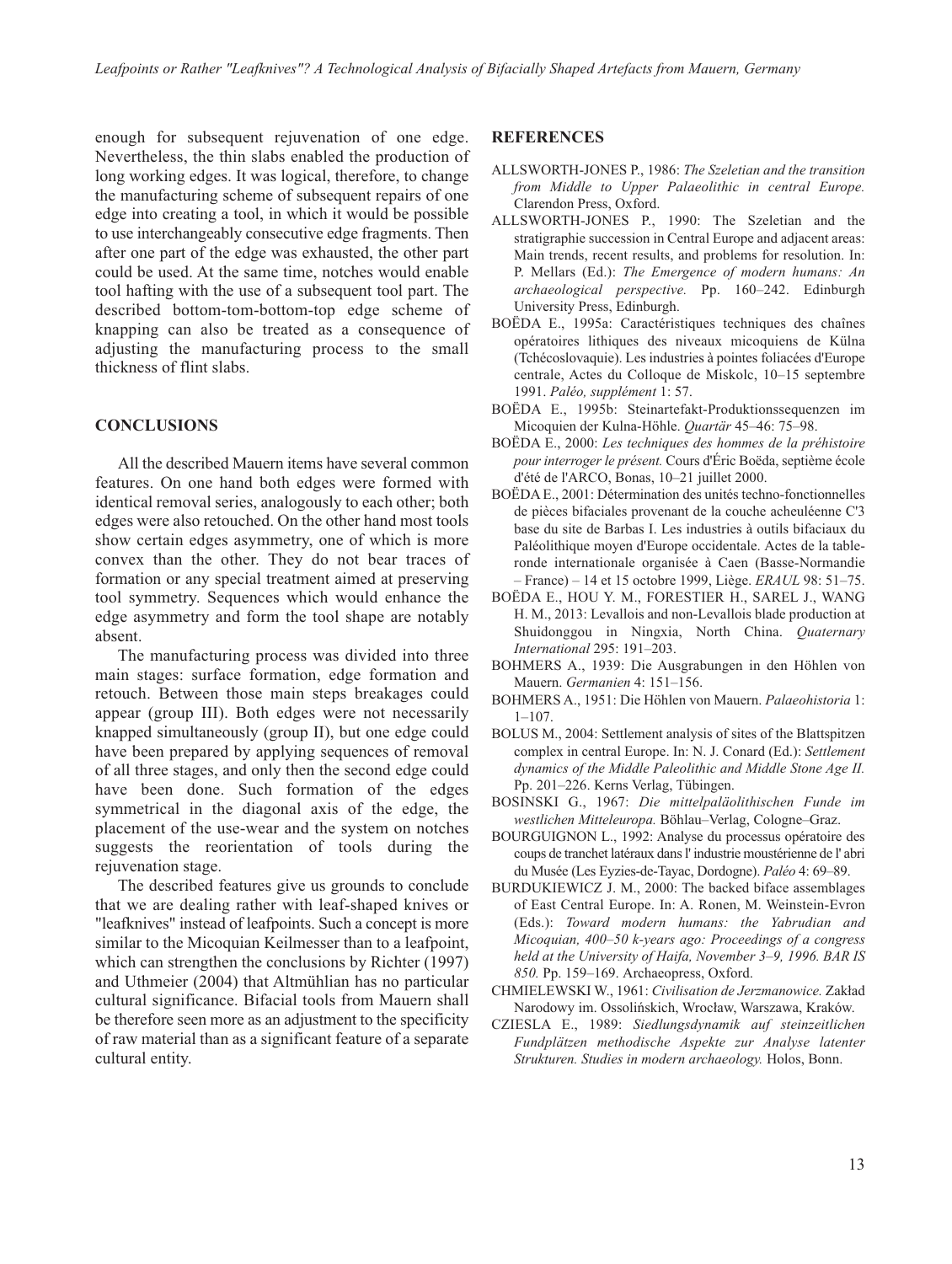- DZAMBAZOV N., 1967: Палеолитно находище при с. Муселиево, Плевенски окръг [Paleolitno nahodishte pri c. Muselievo, Plevenski okrug]. *АРХЕОЛОГИЯ [Archeologia]* 10, 2: 54–64.
- DZAMBAZOV N., 1971: Начало на късния палеолит в България [Nachalo na kisnja Paleolit w Bulgarja]. *АРХЕОЛОГИЯ [Archeologia]* 13, 4: 1–16.
- FREUND G., 1952: *Die Blattspitzen des Paläolithikums in Europa.* Ludwig Röhrscheid Verlag, Bonn.
- FREUND G., 1954: Les industries à pointes foliacées du Paléolithique en Europe centrale (A propos du "Présolutréen"). *Bulletin de la Société préhistorique de France* 51, 3/4: 183–192.
- FREUND G., 1987: *Das Paläolithikum der Oberneder-Höhle (Landkreis Kelheim/Donau).* Ludwig Röhrscheid Verlag, Bonn.
- GÁBORI-CSÁNK V., 1990: Le Jankovichien en Hongrie de l'Ouest. Paléolithique moyen récent et Paléolithique supérieur ancien en Europe. Nemours: Musée de Préhistoire d'Ile-de-France. *Mémoires* 3: 97–102.
- GÁBORI-CSÁNK V., 1993: *Le Jankovichien: Une civilisation paleolithique en Hongrie.* Etudes et Recherches Archéologiques de l'Université de Liège.
- GINTER B., KOZŁOWSKI J. K., 1975: *Techniki obróbki i typologia wyrobów kamiennych paleolitu i mezolitu.* Państwowe Wydawnictwo Naukowe, Warszawa.
- GRAßKAMP S., 2001: *Die mittelpaläolithischen Blattspitzen von Rörshain (Schwalmtal, Hessen), Grabung 1965.* Master Thesis. Cologne University.
- HAESAERTS P., SIRAKOVA S., 1979: Le paléolithique moyen à pointes foliacées de Mousselievo (Bulgarie). *Prace Archaeologiczne* 28: 36–63.
- HILLEBRAND J., 1935: *Die ältere Steinzeit Ungarns.* Magyar Történeti Múzeum, Budapest.
- HOPKINSON T., 2007: *The Middle Palaeolithic leaf points of Europe: ecology, knowledge and scale. BAR International Series 1663.* Archaeopress, Oxford.
- HÜLLE W., 1977: *Die Ilsenhähle unter Burg Ranis in Thüringen.* G. Fischer, Stuttgart.
- JÖRIS O., 2006: Bifacially backed knives (Keilmesser) in the Central European Middle Palaeolithic. In: N. Goren-Inbar, S. Gonen (Eds.): *Axe age: Acheulian Tool-making from quarry to discard.* Pp. 287–310. Equinox Publishing Limited, London.
- KADIČ O., 1916: Ergebnisse der Erforschungder Szeletahöhle. Mitteilungen aus dem Jahrbuch der kgl. *Ungarischen Geologischen Reichsanstalt* 23: 161–301.
- KOENIGSWALD W. V., MÜLLER-BECK H. J., 1975: Das Pleistozän der Weinberghöhlen bei Mauern (Bayern). *Quartär* 26: 107–119.
- KOENIGSWALD W. V., MULLER-BECK H. J., PRESSMAR E., 1974: *Die Archäologie und Paläontologie in den Weinberghohlen bei Mauern (Bayern): Grabungen 1937–1967. ̈* Selbstverlag Institut für Urgeschichte, Tübingen.
- KOT M., 2013: *The Earliest Middle Palaeolithic bifacial leafpoints in Central and Southern Europe. Technological approach.* PhD Thesis. Warsaw University, Warsaw.
- KOT M., in press: The Earliest Middle Palaeolithic leafpoints in Central and Southern Europe. Technological approach. Human settlement in Europe, MIS 8–3. *Quaternary International*.
- KOZŁOWSKI J. K., 2003: From bifaces to leaf points. In: M. Soressi, H. L. Dibble (Eds.): *Multiple approaches to the study of bifacial technologies.* Pp. 149–164. University of Pennsylvania Museum of Archaeology and Anthropology, Philadelphia.
- LUTTROPP A., BOSINSKI G., 1967: Rörshain, Kr. Ziegenhain. *Fundberichte aus Hessen Wiesbaden* 7: 13–18.
- MANIA D., TOEPFER V., 1973: *Königsaue: Gliederung, Ökologie und mittelpaläolithische Funde der letzten Eiszeit.* Deutscher Verlag der Wissenschaften, Berlin.
- MESTER Z., 2008: Les outils foliacés de la grotte Jankovich: la renaissance d'un problème ancien. *Praehistoria* 8–9: 67–84.
- MESTER Z., 2010: Technological analysis of Szeletian bifacial points from Szeleta Cave (Hungary). In: L. Longo (Ed.): *Integrated methodological approaches to the study of lithic tools.* Pp. 107–123. Human Evolution (Firenze) 25, 1–2.
- MIGAL W., URBANOWSKI M., 2006: Pradnik knives reuse. Experimental approach. In: T. Wiśniewski, A. Płonka, J. M. Burdukiewicz (Eds.): *The Stone. Technique and technology.* Pp. 73–89, Wrocław.
- OBERMAIER H., 1927: *Der skulptierte Rengeweihstab aus der mittleren Klausenhöhle bei Essing (Niederbayern).* Klinkhardt & Biermann.
- OBERMAIER H., WERNERT P., 1914: Die Klausennische bei Neu-Essing (Niederbayern). *Paläolithbeiträge Nordbayern* 44: 53–55.
- OBERMAIER H., WERNERT P., 1929: Alt-Paläolithikum mit Blatt-Typen. *Mitteilungen der Anthropologischen Gesellschaft in Wien* 59: 293–310.
- OLIVA M., 1984: Le Bohunicien, un nouveau groupe culturel en Moravie: quelques aspects psycho-technologiques du développement des industries paléolithiques. *L' Anthropologie* 88, 2: 209–220.
- PROŠEK F., 1953: Szeletien na Slovensku. *Slovenská Archeologia* 1: 133–194.
- RICHTER J., 1997: *Sesselfelsgrotte III: der G-Schichten-Komplex der Sesselfelsgrotte: zum Verständnis des Micoquien.* Saarbrücker Druckerei und Verlag, Saarbrücken.
- RICHTER J., 2001: Une analyse standarisée des chaines opératoires sur les pièces foliacées du Paleolithique moyen tardif. In: L. Bourgignon, I. Ortega, M.-C. Frère-Sautot (Eds.): *Une analyse standarisée des chaines opératoires sur les pièces foliacées du Paleolithique moyen tardif.* Pp. 77–78. Universität zu Köln, Köln.
- RICHTER J., 2009: The role of leaf points in the Late Middle Palaeolithic of Germany. *Praehistoria* 9–10: 99–115.
- RINGER A., 1983: *Bábonyien e. mittelpaläolit. Blattwerkzeug industrie in Nordostungarn.* Eötvös Loránd Tudományegyetem Régészeti Intézetéből, Budapest.
- RINGER A., 2000: Le Complexe techno typologique du Bábonyien-Szélétien de la Hongrie de Nord-Est et le Yabroudien. In: A. Ronen, M. Weinstein-Evron (Eds.): *Toward modern humans: the Yabrudian and Micoquian, 400–50 k-years ago: Proceedings of a congress held at the University of Haifa, November 3–9, 1996. BAR International Series 850.* Pp. 181–183. Archaeopress, Oxford.
- RINGER A., KORDOS L., 1995: Le complexe babonyienszeletien en Hongrie du nord-est dans son cadre chronologique